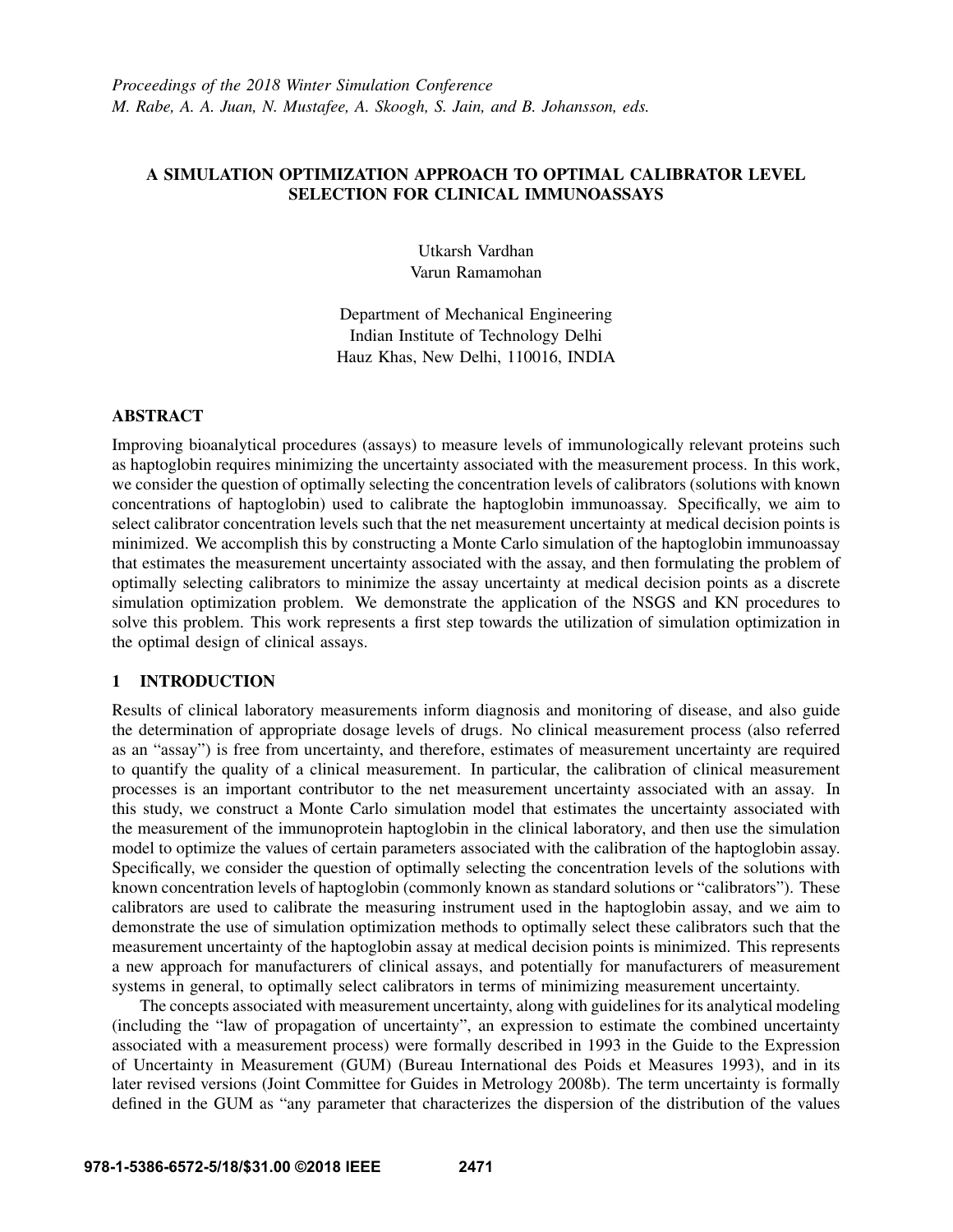that can be attributed to the result of a measurement". In this study, we utilize the standard deviation to quantitatively describe measurement uncertainty. We chose the standard deviation because the sources of uncertainty associated with the measurement process are all characterized to be Gaussian random variables, and the measurement result (hereafter the *measurand*) distribution was also determined to be Gaussian. We also note here that of the three stages of a clinical assay (Burtis et al. 2012), we only model the analytical stage because of the following reasons: (1) the identification and distributional characterization of the many sources of preanalytical uncertainty merits a separate study in itself, and (2) modeling postanalytical uncertainty is outside the scope of our study because it is usually introduced due to human error in recording or reporting of the result of the measurement.

Haptoglobin is a clinically important transport and acute phase protein. Decreased levels of haptoglobin indicate the presence of hemolytic anemia, which is indicative of underlying conditions such as chronic liver disease, bleeding in the liver or spleen, blood disorders, transfusion reactions, etc. Elevated levels of the protein indicate the presence of inflammation, typically due to peptic ulcers, infection, extreme stress, burns, etc. (Schwartz 2011). Two reagents are required for the haptoglobin assay - the first supplies the metal ion buffer and preservatives, and the second provides the antibodies (henceforth referred to collectively by the term "antibody") required for the reaction. The patient sample or a calibrator supplies the haptoglobin required for the assay. The bioanalytical principle underlying the assay is that of immunoturbidimetry, which involves a chemical reaction between the antigen (haptoglobin) and the antibody, yielding an insoluble antigen-antibody complex. The formation of this antigen-antibody complex increases the cloudiness or "turbidity" of the reaction mixture. The optical absorbances recorded as part of the haptoglobin assay is directly proportional to the concentration of the turbidity-causing antigen-antibody complex at that point in time, and hence measure the turbidity of the reaction mixture. The optical absorbance measurements are then converted into the quantity to be measured, the haptoglobin concentration, by a nonlinear calibration function. A detailed description of the immunoassay measurement procedure is provided in Section 3.

We now provide a brief overview of the literature in this area, and describe how our work is located in relation to the existing work on finding optimal calibrators for bioanalytical assays.

# 2 LITERATURE REVIEW

We found very few published studies that describe models of the net uncertainty of immunoassays. Our literature search yielded the following studies that dealt with the analytical estimation of immunoassay measurement uncertainty (Borg et al. 2002; Suchanek and Robouch 2009; Ramamohan et al. 2015; Pereira et al. 2015; Pereira et al. 2016). Borg et al. (2002) and Suchanek and Robouch (2009) develop models that involve utilizing the law of propagation of uncertainty to estimate the combined measurement uncertainty of the assay, whereas the studies by Pereira and colleagues apply models of diagnostic accuracy to experimentally collected data. Further, none of these studies involve the immunoassay under consideration here - haptoglobin.

In this work, we use a systems engineering approach to first develop a mathematical model that describes the biochemistry of the assay, and then utilize this model to integrate individual uncertainties of the measurement system components. We subsequently utilize Monte Carlo simulation to quantify the net assay uncertainty.The use of Monte Carlo simulation, as opposed to the law of propagation of uncertainty, to estimate the uncertainty associated with nonlinear models of measurement systems and with sources of uncertainty which require characterization using Type B ad-hoc non-statistical methods (see Section 3.1) is well supported, including in a supplement to the GUM (Joint Committee for Guides in Metrology 2008a) dedicated to the use of Monte Carlo simulation for such cases. A similar approach was first suggested by Aronsson et al. (1974), and subsequently by Krouwer (2002). Ramamohan et al. (2015) use such a systems perspective to build a Monte Carlo simulation model of the uncertainty of the rheumatoid factor (RF) immunoassay. In this study, we describe an approach similar to that utilized in Ramamohan et al. (2015) to model the haptoglobin assay uncertainty. However, in contrast to the authors' use of Monte Carlo simulation to investigate how uncertainty in the calibration process affects the correlation structure of the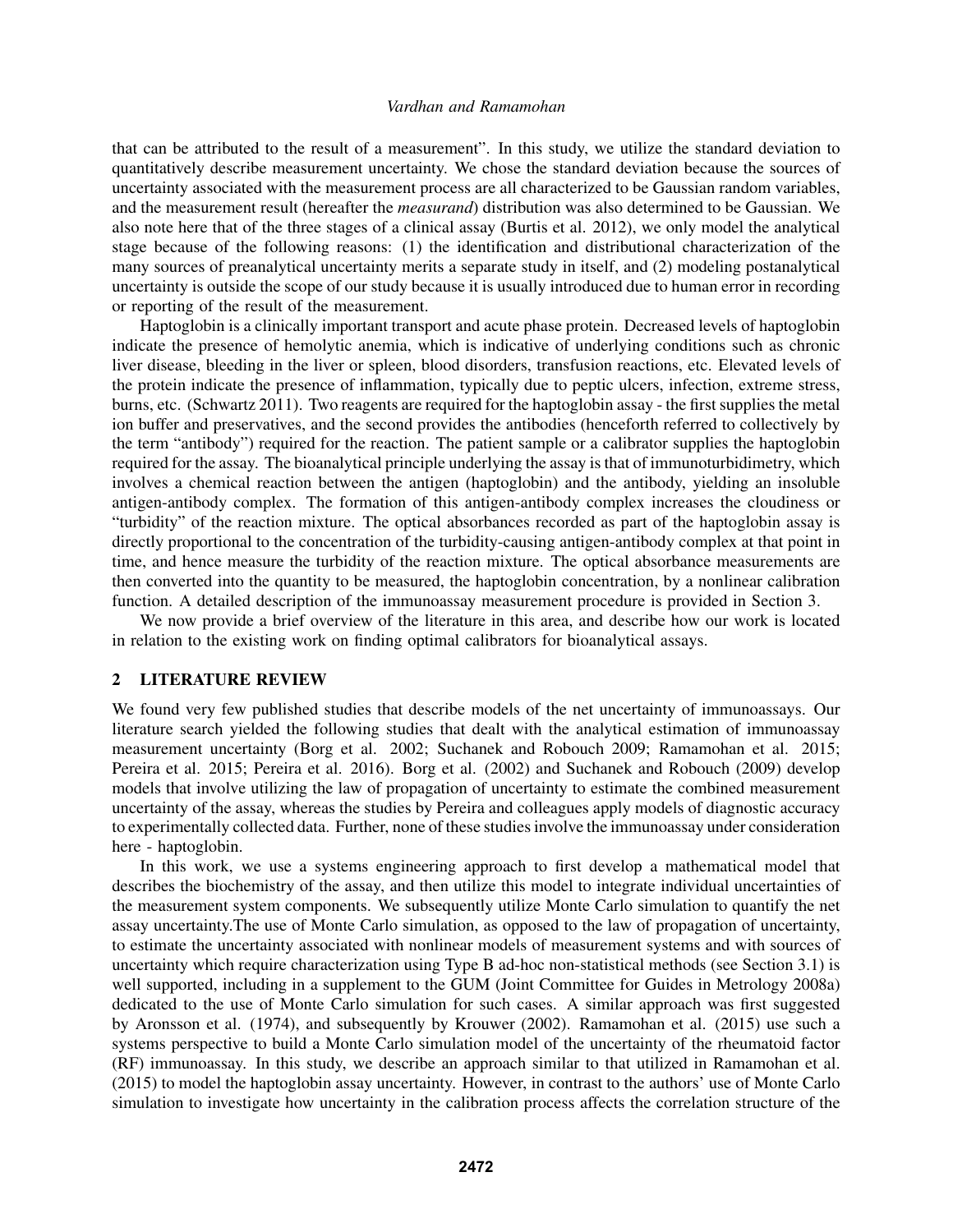calibration function, we use the Monte Carlo simulation model to identify optimal calibrator concentration levels such that the net measurement uncertainty at medical decision points is minimized. We use a simulation optimization approach - specifically the NSGS (Nelson et al. 2001) and KN (Kim and Nelson 2001) procedures - to identify the optimal calibrator concentration levels.

Our search of the literature yielded very limited work done regarding the determination of optimal calibration concentrations for bionanalytical assays. A key early study we identified was by Buonaccorsi (1986), who statistically examined the effect of the choice of "design points" or calibrators on a measurement system utilizing a linear calibration function. Another set of studies (Boer, Rasch, and Hendrix 2000; Melas 2005; Gauchi and Pázman 2006) employed statistical approaches focused on finding optimal designs for nonlinear calibration models, and were based on improving on a previously determined set of parameters for the calibration function. Bayesian methods for finding optimal designs (Müller 2005; Clyde and Chaloner 2002; Matthews and Allcock 2004) for nonlinear calibration models have also been developed. These methods require specification of a multivariate distribution for the parameters of the calibration function.

A key relevant study is the article by Forkman (2008). The author suggested a purely statistical approach for finding optimal design points for nonlinear univariate calibration functions that utilizes aspects of both Bayesian methods and methods that condition on a previously determined fixed set of calibration parameters. The method requires that the calibration function parameters are random variables with known expected values, variances and covariances, and finds the optimal design using first- and higher-order derivatives of the calibration function and its inverse. The objective function that is optimized is typically a function of the variances of possible patient sample concentrations. The author demonstrates the use of the method for the Michaelis-Menten and four-parameter logistic models.

Another key study is the work by Ramamohan et al. (2014). The authors develop a Monte Carlo simulation model of the serum triglycerides assay that utilizes a mathematical description of the assay biochemistry. They then utilize a brute force enumeration approach to explore the effect of the choice of calibrators for a linear calibration function on the net measurement uncertainty at medical decision points. This method will likely be prohibitively computationally expensive for assays with nonlinear calibration functions. Therefore we extend the work done in this study to assays with nonlinear calibration functions, and to find optimal calibrator concentration levels using more sophisticated methods that guarantee a minimum probability of selection of the optimal set of calibrators.

With the exception of the work in Ramamohan et al. (2014), our approach for identifying optimal calibrator sets differs from the above studies in the following ways: (a) no assumptions or prior knowledge regarding the distributions of the calibration curve parameters is required, (b) our model integrates a mathematical description of the assay biochemistry, the nonlinear calibration function, and distributional specifications regarding the sources of uncertainty operating within the assay, (c) no derivatives of the calibration function or its inverse are required, (d) our search did not yield a single study that involved the application of simulation optimization techniques to find optimal calibrator sets, and (e) heuristic methods are not used, and hence a minimum probability of selection of the optimal set of calibrators is guaranteed. In comparison with a purely statistical treatment of the problem, the development of a mathematical description of the assay biochemistry, its integration with the nonlinear calibration function and the distributional specifications regarding the sources of uncertainty yield a more comprehensive description of assay performance. This provides the model with substantial flexibility - for instance, the inclusion of a new calibration protocol on the optimal design can easily be explored using this model.

The paper is organized as follows: in Section 3, we describe the development of the Monte Carlo simulation model; and in Section 4, we describe the formulation of the optimization problem, the procedures applied to solve it, associated considerations and the results of the solution of the simulation optimization problem; in Section 5, we summarize the work, discuss limitations and outline avenues for future work.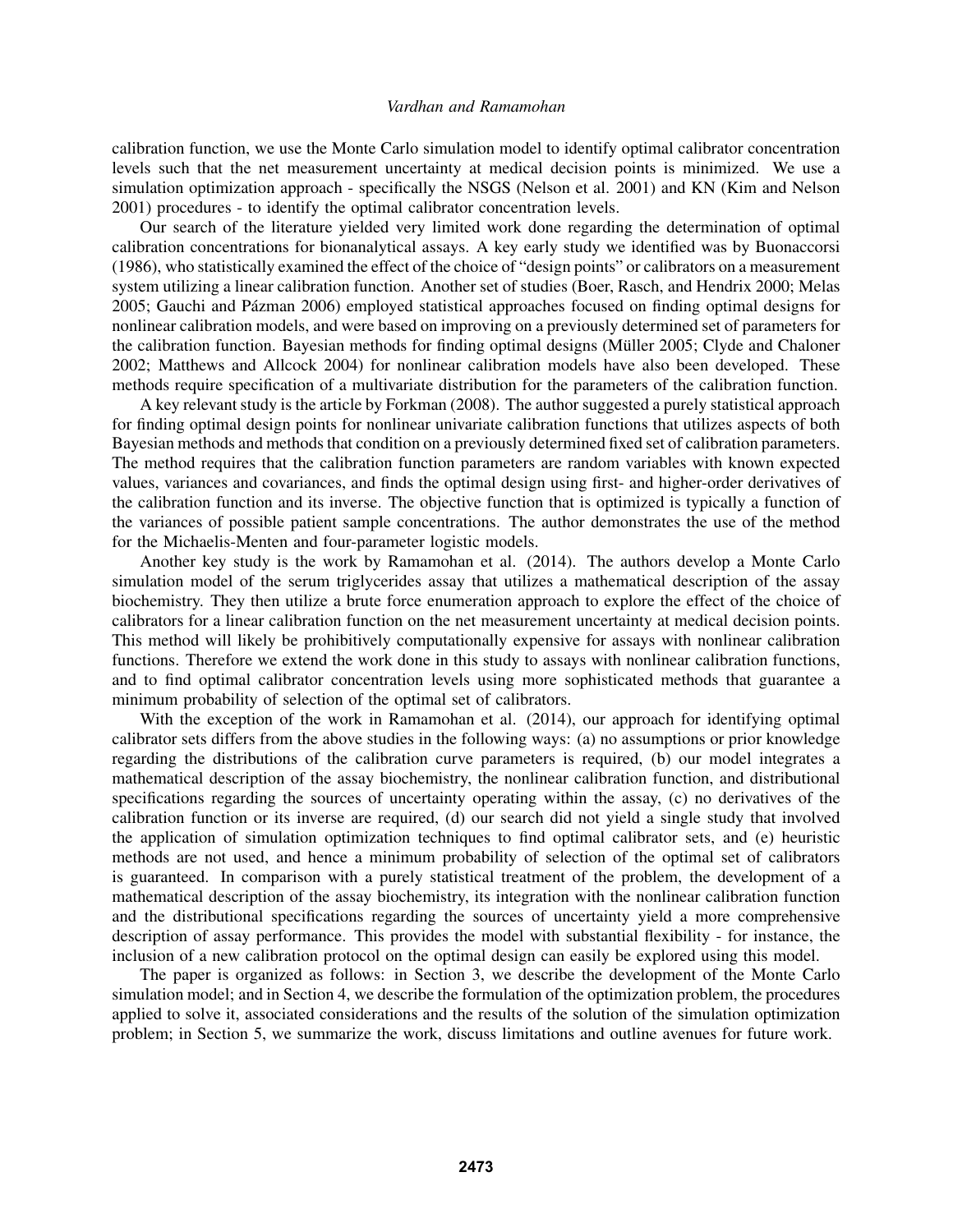#### 3 IMMUNOASSAY MODEL DEVELOPMENT

The mathematical model of the haptoglobin immunoassay presented in this section was developed in collaboration with a large multinational diagnostics platform manufacturer.

In the case of the haptoglobin assay, the quantity to be measured or the measurand is the concentration of the antigen haptoglobin in the patient sample. The physical principle underlying the measurement of haptoglobin is immunoturbidimetry, which involves the determination of the turbidity of the reaction mixture. The turbidity of the reaction mixture increases due to the increase in concentration of the insoluble antigen-antibody complex that is formed as a result of the binding that occurs between the antigen and the antibody (the agglutination process). This binding process can be described in the form of a chemical reaction as follows:

$$
Ag + Ab \frac{k_1}{k_1} AgAb \tag{1}
$$

Here *Ag* and *Ab* represent the antigen (haptoglobin) and antibody (rabbit monoclonal antibodies) respectively, and *AgAb* as is evident, denotes the antigen-antibody complex. The terms *k*<sup>1</sup> and *k*−<sup>1</sup> represent the rate constants of the forward and backward reactions, respectively. Two reagents,  $R_1$  and  $R_2$ , and the patient sample *S* are delivered into the reaction cell where the antigen-antibody binding occurs. *R*<sup>1</sup> contains the metal ion buffer and the preservatives necessary for the chemical reaction, and  $R_2$  supplies the antibody that binds to the haptoglobin in the patient sample. Two optical absorbance measurements are made as part of the assay. The first measurement, denoted by  $A_{x(0)}$ , is made approximately at time  $t = 0$  before  $R_2$  is added to the reaction mixture, and the second measurement, denoted by  $A_x$  is made 5.4 minutes after the first measurement is made. Since the first measurement is made at  $t = 0$  before  $R_2$  is added, the absorbance associated with the reaction mixture at  $t = 0$  can be considered to be zero for all practical purposes.

The volumes of the reagents are denoted by  $V_{r1}$  and  $V_{r2}$ . The volume of the calibrator or the patient sample is denoted by *V<sup>s</sup>* .

The difference between optical absorbance measurements  $A_x$  and  $A_{x(0)}$  is converted into the concentration of the antigen haptoglobin in the patient sample, denoted by  $C_x$ , by a nonlinear calibration function given below. Since we assume  $A_{x(0)}$  to be zero, only the term  $A_x$  appears hereafter, and in the expression below.

$$
C = \left[\frac{(p_1 - (A_x - p_4))}{p_2 (A_x - p_4)}\right]^{1/p_3}
$$
 (2)

This is the inverse log-logit function. Here,  $p_1$ ,  $p_2$ ,  $p_3$  and  $p_4$  are the parameters of the calibration function. *C* is an intermediate concentration value that is converted into the desired patient haptoglobin concentration value using the following function:

$$
C_x = (C + C_b) IF_A + IF_B \tag{3}
$$

In the above expression,  $C_b$  represents the concentration of haptoglobin in the standard 1 calibrator solution, which is typically a blank sample with a haptoglobin concentration of zero. *IF<sup>A</sup>* and *IF<sup>B</sup>* are instrument constants which in ideal error-free conditions represent a slope of 1 and intercept of zero. These instrument constants are typically not used in routine laboratory practice, and hence we do not consider them further in the analysis. Therefore, we only consider equation 2 in the following derivation. Equation 2 has four parameters of unknown value, and while a minimum of four calibrators are required to characterize the calibration function, six calibrators are used in practice for the haptoglobin assay. We refer to these calibrators as  $Ag_1$ ,  $Ag_2$ , ...,  $Ag_6$ .

The analytical stage of the assay can be considered as consisting of the calibration phase and the sample analysis phase. In the calibration phase, the instrument is calibrated using standard solutions (solutions with known analyte concentrations) and the values of the calibration function parameters are estimated. In the sample analysis phase, the sample with unknown concentration (generally the patient sample) is evaluated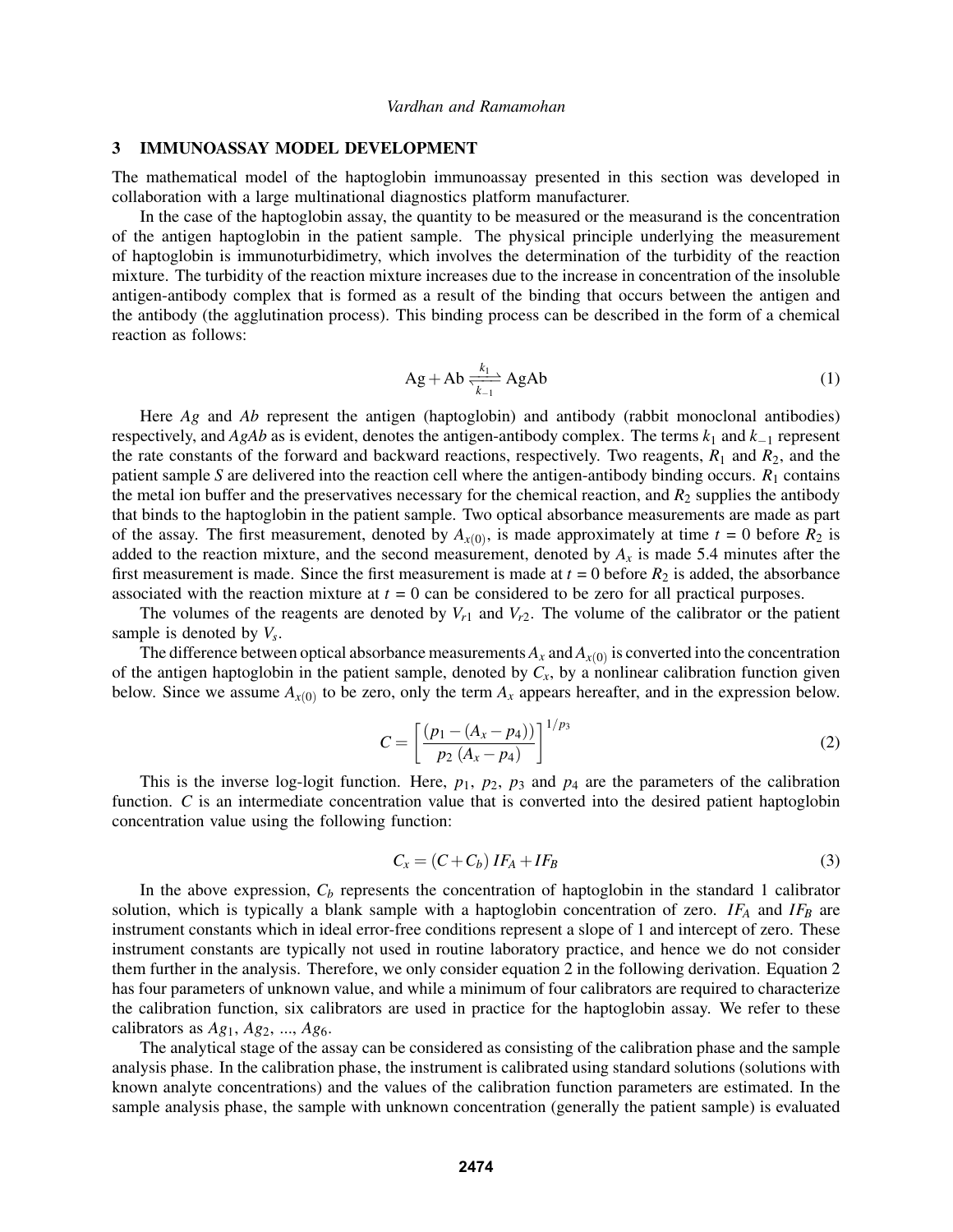using the calibrated instrument. In terms of the uncertainty associated with the calibration function in equation 2, uncertainty in the calibration phase is represented by the uncertainty of the calibration parameters; uncertainty in the sample analysis phase is associated with that of the independent variable  $A_x$ ; and the net assay uncertainty is represented by the uncertainty associated with the dependent variable *Cx*. The construction of the model for the calibration phase is presented below.

### 3.1 Calibration Phase

The parameters of the calibration function  $p_1$ ,  $p_2$ ,  $p_3$ , and  $p_4$  are estimated in this phase. This is done using six calibrators and measuring their corresponding optical absorbance values. The parameters of the calibration function are determined from these six concentration values and their optical absorbance measurements using a nonlinear least squares curve-fitting method. Prior to describing how we model the uncertainty in the calibration process, we must mention the use of a reference function to generate absorbance values for the purposes of the simulation. This reference function is established using quality control data provided by the manufacturer, and its parameters are assumed to be error-free. The absorbance values (corresponding to given values of haptoglobin concentration) generated by this reference function are also therefore treated as 'true' or 'reference' values.

We now describe how uncertainty is introduced into the measurement of a single calibrator. Let [*Ag*] represent the desired haptoglobin concentration of a calibrator sample. Based on input from the instrument manufacturer, three sources of calibrator uncertainty are considered: calibrator set-point uncertainty  $(u_c)$ , vial to vial variability  $(u_{c2})$  and calibrator reconstituted stability  $(u_{c3(t)})$ . Uncertainty introduced in the calibrator concentration level during its manufacture and before it is used in the clinical laboratory is described by calibrator set-point uncertainty. The second source describes the uncertainty generated in the haptoglobin concentration level in each vial of the calibrator during its preparation from the manufacturer's batch. The deterioration (percent decrease per day of calibrator concentration) of the sample when the vial with the calibrator is reconstituted and stored after it is used in the laboratory each day (e.g., up to *N* days) is represented by calibrator reconstituted stability.

Introducing the above sources of uncertainty associated with the calibrator into the model changes the value of [*Ag*] according to the following equation:

$$
[Ag]' = [Ag] (1 + u_{c1}) (1 + u_{c2}) \prod_{t=1}^{N} (1 + u_{c3(t)})
$$
\n(4)

The sources of calibrator uncertainty, in addition to the other sources of uncertainty within the assay, are modeled by fitting appropriate probability density functions to the specifications given to us by the manufacturer for the sources of uncertainty. This approach towards modeling the sources of uncertainty belongs to a class of ad-hoc non-statistical methods known as the Type B method. Type B methods include relying on expert judgment, manufacturer-provided specifications, etc. to assign and parameterize distributions that describe the variation of sources of uncertainty. This in contrast to Type A methods, which involve determining the best fitting distribution to data (preferably experimental) for each source of uncertainty (Bureau International des Poids et Measures 1993). In the case of this study, a Type B method was used because we did not have access to experimental data for any of the sources of uncertainty included in the model. As an example of our approach towards modeling the sources of uncertainty, specifications for vial-to-vial variability were supplied by the assay manufacturer as a coefficient of variation (CV) of 1.5%. Based on information from the assay manufacturer indicating that deviations from the desired value for calibrator concentration after preparation of the calibrator vial were usually symmetrically distributed around a mean value, and that bias in the vial preparation process is negligibly small, a Gaussian distribution with an expected value of 0% and a standard deviation of 1.5% was assumed to model vial-to-vial variability. Therefore, if we assume that vial-to-vial variability was the only source of variation contributing to calibrator uncertainty, at a desired (error-free) calibrator concentration of 200 mg/dL, the haptoglobin concentration level in actuality would be represented by a Gaussian distribution with an expected value of 200 mg/dL and a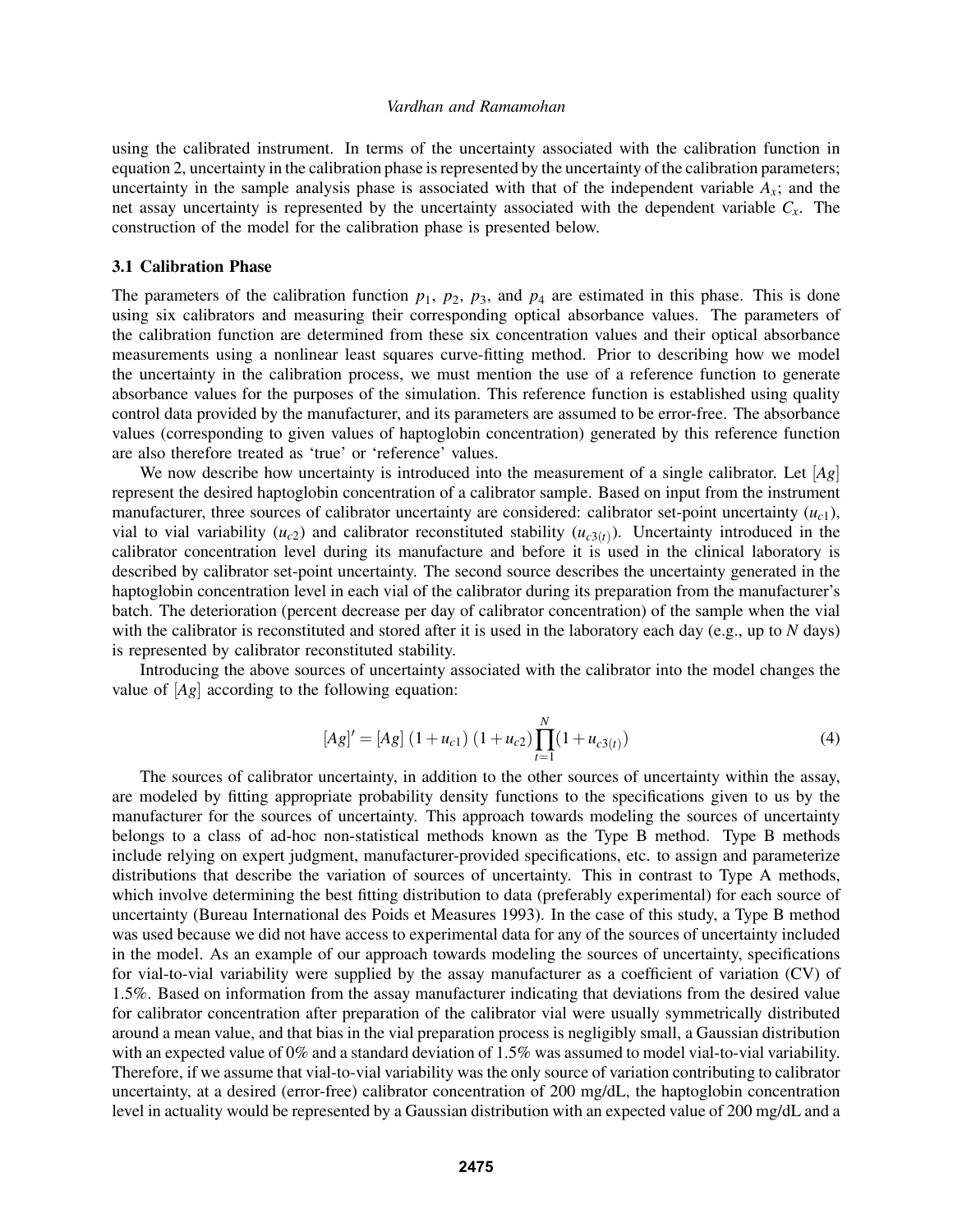standard deviation of 3 mg/dL. Similar assumptions were made for the other sources of calibrator uncertainty as well, with the exception of calibrator reconstituted stability, wherein a non-zero bias was used to describe the deterioration of the calibrator with time and reconstitution. Further, simulation experiments with other distributions capable of symmetry and unimodality were conducted (e.g., the triangular distribution), but the estimates of measurement uncertainty proved to be robust to these changes, and hence the assumption of Gaussian sources of uncertainty was retained.

The measured calibrator concentration is also affected by the sources of uncertainty operating within the instrument. We identified three key sources of uncertainty associated with the instrument: sample pipetting uncertainty, reagent pipetting uncertainty and photometer uncertainty. The first two sources describe the uncertainties in the sample volume and reagent volume, respectively, delivered into the reaction test tube, and therefore changes the total volume of the reaction mixture and the number of molecules of the antigen and antibody in the reaction test tube at time  $t = 0$ . In contrast, photometer uncertainty affects the optical absorbance measurement recorded at  $t = 5.4$  minutes. These sources of uncertainty are also statistically modeled as Gaussian distributions, similar to the sources of calibrator uncertainty. Estimates of the distributional parameters of the sources of uncertainty associated with the haptoglobin assay are listed in Table 1. It is evident from Table 1 that zero bias was assumed for all sources of instrument uncertainty.

|  | Table 1: Probability distribution parameters of the sources of uncertainty. |  |  |  |
|--|-----------------------------------------------------------------------------|--|--|--|
|  |                                                                             |  |  |  |

| Source of uncertainty                       | Distribution | Mean $(\% )$ | SD(%) | <b>Notes</b>                                     |
|---------------------------------------------|--------------|--------------|-------|--------------------------------------------------|
| Calibrator set-point uncertainty $(u_{c1})$ | Gaussian     | 0.00         | 0.10  |                                                  |
| Vial-to-vial variability $(u_{c2})$         | Gaussian     | 0.00         | 1.50  |                                                  |
| Reconstituted stability $(u_{c3(t)})$       | Gaussian     | $-1.25$      | 0.42  | Decrease of haptoglobin<br>concentration per day |
| Sample pipetting uncertainty $(x)$          | Gaussian     | 0.00         | 1.50  |                                                  |
| Reagent pipetting uncertainty $(y_1, y_2)$  | Gaussian     | 0.00         | 4.00  |                                                  |
| Photometer uncertainty $(u_p)$              | Gaussian     | 0.00         | 0.45  |                                                  |

The next step in the development of the model involves deriving the effect of the sources of sample and reagent pipetting uncertainty on the optical absorbance  $A$  of the calibrator  $[Ag']$ . This portion of the model is essentially the same as that for the rheumatoid factor immunoassay, and due to space limitations we refer the reader to the work by Ramamohan et al. (2015) for the details of the derivation.

We provide below the expression relating the change in absorbance (denoted by  $\delta A$ ) to the fractional changes in sample (calibrator) volume  $V_s$  and total reaction mixture volume *V* (denoted by *x* and *z*, respectively) due to sample and reagent pipetting uncertainty:

$$
\delta A = k \left[ A g_s \right] \frac{V_s}{V} \left( 1 - e^{-k_1 t} \right) \left( \frac{x - z}{1 + z} \right) \tag{5}
$$

Note that the fractional change *z* in total reaction mixture volume *V* is related to the fractional changes in sample and reagent volumes  $V_s$ ,  $V_{r1}$  and  $V_{r2}$  due to sample and reagent pipetting uncertainty in the following manner:

$$
V + \delta V = V_s (1 + x) + V_{r1} (1 + y_1) + V_{r2} (1 + y_2)
$$
 (6a)

That is,

$$
z = \frac{\delta V}{V} = \frac{1}{V} \left( x V_s + y_1 V_{r1} + y_2 V_{r2} \right)
$$
 (6b)

We represent the fractional change in absorbance at time *t* as a result of pipetting uncertainty,  $\delta A/A$ , as *upc*. At this stage, equation 5 describes the change at time *t* in optical absorbance from the target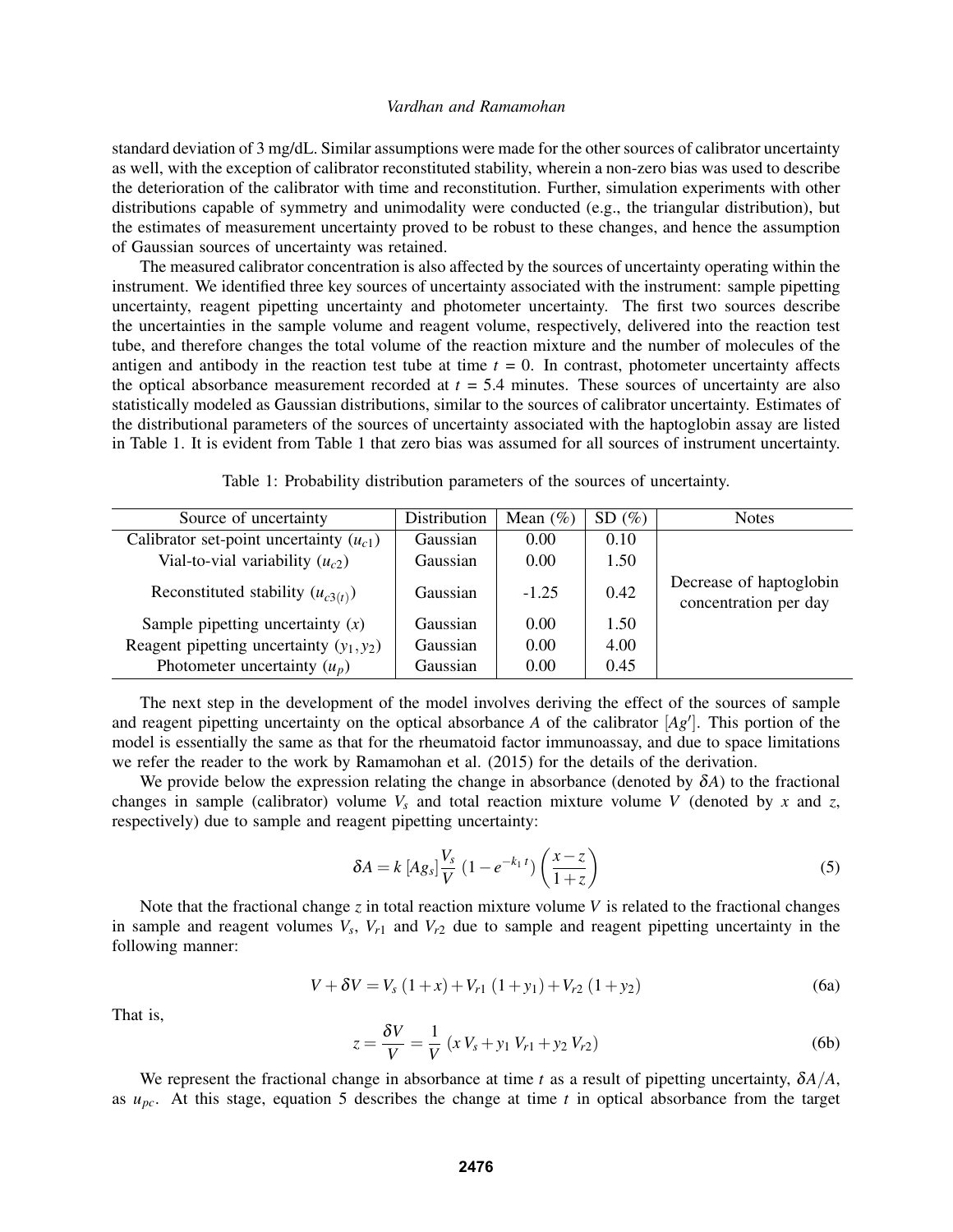value that occurs prior to measuring the optical absorbance. When the absorbance is measured, uncertainty in the photometer further changes the optical absorbance by  $u_p$ . The equation for absorbance after the incorporation of all the sources of instrument uncertainty into the model is given below:

$$
A' = A (1 + u_{pc}) (1 + u_p)
$$
 (7)

The above process is repeated for each of the six calibrators, which yields six calibrator concentrations  $[Ag_1]'$ ,  $[Ag_2]'$ , ...,  $[Ag_6]'$ , and six corresponding optical absorbance measurements  $[A_1]'$ ,  $[A_2]'$ , ...,  $[A_6]'$ . The  $[Ag_i]'(i=1-6)$  are functions of the sources of calibrator uncertainty, and can therefore be represented by equation 4. Similarly, the  $[A_i]'(i = 1 - 6)$  denote absorbance values after the sources of uncertainty associated with calibration are incorporated into the model, and can therefore be represented by equation 7.

These six values of haptoglobin concentration and their corresponding optical absorbance values are used to determine the values of the calibration parameters  $p'_1, p'_2, p'_3$  and  $p'_3$ . The dashed symbols for the calibration parameters represent the incorporation of calibration uncertainty incorporated into their values. The values of the calibration parameters are obtained by applying the Levenberg-Marquardt nonlinear least-squares algorithm. The calibration function with the uncertainty of the calibration phase now becomes:

$$
C = \left[ \frac{(p_1' - (A_x - p_4'))}{p_2' (A_x - p_4')} \right]^{1/p_3'} \tag{8}
$$

#### 3.2 Sample Analysis Phase

After the calibration process is complete, the process enters the sample analysis phase. The uncertainty around the independent variable  $A_x$  in the calibration function represents the uncertainty of this phase; that is, the uncertainty associated with the optical absorbance measurement of the patient sample. Patient sample uncertainty (i.e., typically associated with the preanalytical stage, which is not considered in this study), reagent and instrument uncertainty operate within this phase. However, in scenarios wherein the target haptoglobin level in the sample is available before the analysis is performed (e.g., quality control experiments), sample uncertainty can be quantified. It is characterized by a Gaussian distribution with the mean representing the desired or true absorbance reading (assuming zero bias), and the standard deviation estimated based on the specifications obtained from the quality control sample manufacturer. We have established the effect of instrument uncertainty in section 3.1; so we represent the fractional change (at time *t*) in absorbance due to pipetting and clock uncertainty in the sample analysis phase as  $u_{pc(m)}$ . If we denote the true haptoglobin sample concentration as  $[Ag_x]$ , and represent the associated absorbance as  $A_x$ (at time *t*), we can write the value of absorbance after including sample and instrument uncertainty as:

$$
A'_x = A_x (1 + u_x) (1 + u_{pc(m)}) (1 + u_p)
$$
\n(9)

 $A_1'$  $\hat{x}$  in the above equation is the absorbance after incorporating the uncertainty of the sample analysis phase, and  $u_x$  is the fractional change in sample haptoglobin concentration as a result of preanalytical uncertainty. The term  $u_p$  represents photometer uncertainty - we emphasize here that this term represents the random variable characterizing photometer uncertainty, and therefore its value might be different each time it is sampled in the calibration and sample analysis phase. This value of the optical absorbance is then converted into the haptoglobin concentration in the patient sample by equation 8, as shown by the expression below:

$$
C'_{x} = \left[ \frac{(p'_{1} - (A'_{x} - p'_{4}))}{p'_{2} (A'_{x} - p'_{4})} \right]^{1/p'_{3}}
$$
(10)

The net uncertainty of the above model is quantified by generating sample haptoglobin concentration values for a predetermined number of sets of randomly generated realizations of the sources of uncertainty (in this implementation, 100, based on the average number of haptoglobin assays conducted in one day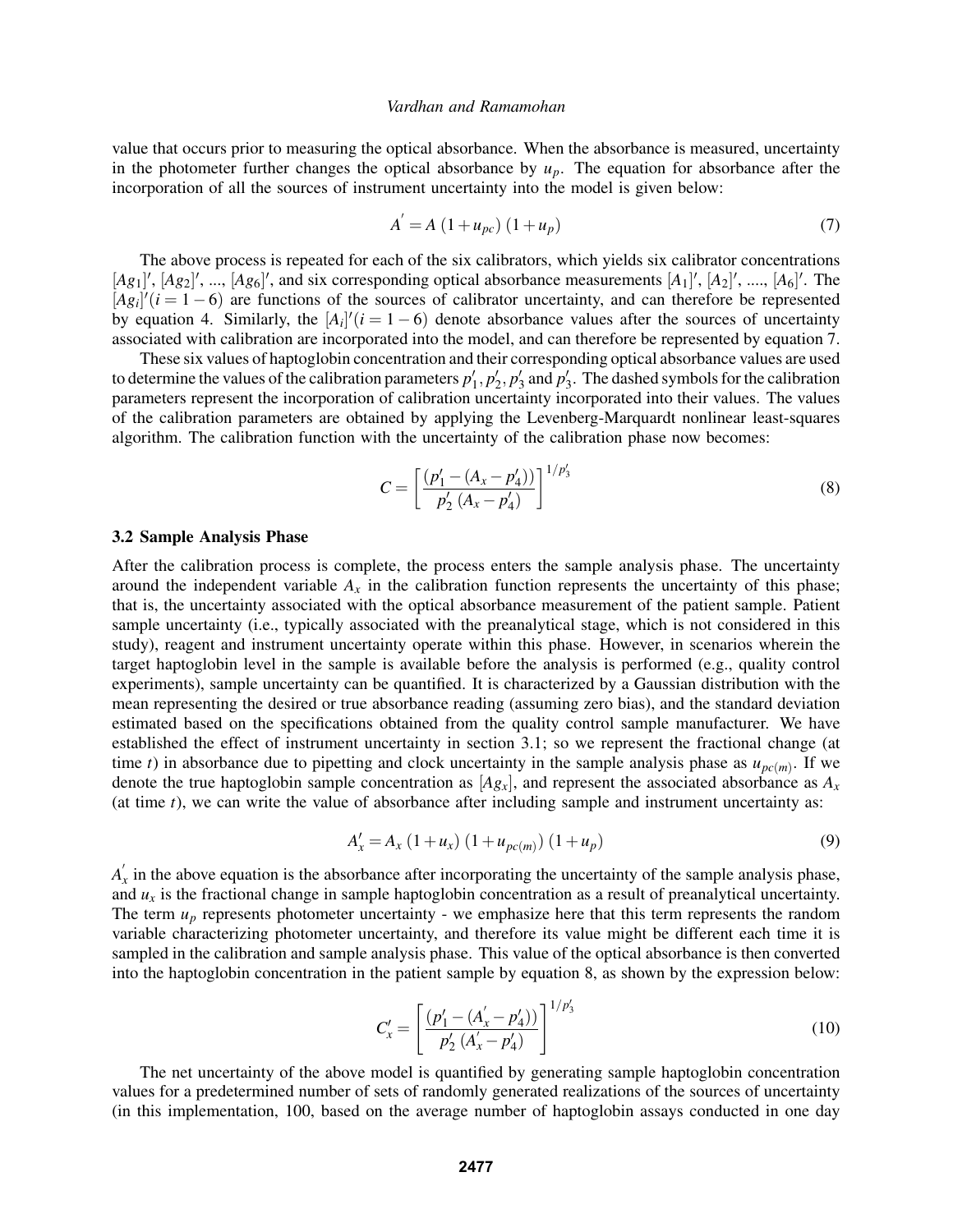on such an analytics system in a typical laboratory). The standard deviation of these 100 haptoglobin concentration values is then estimated.

We depict the haptoglobin assay uncertainty model in a flow diagram below.



Figure 1: Haptoglobin assay uncertainty model.

Due to instrument access limitations, we were unable to directly validate the model by performing controlled experiments. Therefore, in addition to verifying the mathematical model of the assay biochemistry with two independent chemists, we compared net uncertainty estimates generated by the model to estimates of uncertainty generated under repeatability conditions, which were made available to us by the assay manufacturer. We adopted this approach towards model validation because of the following reasons. 1) The distributional parameters of the sources of uncertainty are based on specifications obtained by the assay manufacturer, and these specifications in turn are based on experimental data available for the instrument components and associated sources of uncertainty. Hence it followed that uncertainty estimates generated by the model are best compared to experimental estimates available to the manufacturer. 2) The estimates of uncertainty for the haptoglobin assay generated under repeatability conditions utilized samples with substantially lesser preanalytical uncertainty in comparison with patient samples usually evaluated in clinical laboratories, and we therefore reasoned that this is an appropriate comparison because we do not account for preanalytical uncertainty in the model.

Net measurement uncertainty estimates generated under repeatability conditions for the haptoglobin assay were supplied by the instrument manufacturer as coefficients of variation (CVs) of 1.4%, 1.5% and 1.7% at haptoglobin concentrations of 91.6 mg/dL, 120 mg/dL and 267 mg/dL, respectively. At these haptoglobin concentrations, model estimates of uncertainty were 1.3%, 1.38% and 1.71%. It can thus be inferred that the model underestimates the net measurement uncertainty of the haptoglobin assay at lower concentrations and overestimates the assay uncertainty at higher concentrations. However, since these comparisons are not equivalent to validation via the conduct of controlled experiments, they do not support definitive conclusions regarding the validity of the haptoglobin uncertainty model. Further, given that the overall trend of the model's estimates is the same as that of the manufacturer's estimates, and the differences between both sets do not exceed 10%, these comparisons indicate qualitatively that the model's estimates of uncertainty are reasonable in comparison to those seen in the laboratory.

## 4 OPTIMIZATION PROBLEM FORMULATION AND SOLUTION

Two formulations for the problem of finding optimal calibrator concentration levels suggest themselves: identify calibrator concentration levels that minimize the assay measurement uncertainty (a) at a medical decision point, or (b) across the possible range of patient sample concentrations. Given the preliminary nature of the work in this article, we focus our efforts on the first objective in this study.

The uncertainty associated with the assay can be written as follows:

$$
u^{2}(C') = \frac{1}{N-1} \sum_{i=1}^{N} \left[ \left( \left( \frac{p'_{1} - A'_{i} + p'_{4}}{p'_{2} (A'_{i} - p'_{4})} \right)^{1/p'_{3}} - \bar{C'} \right)^{2} \right]
$$
(11)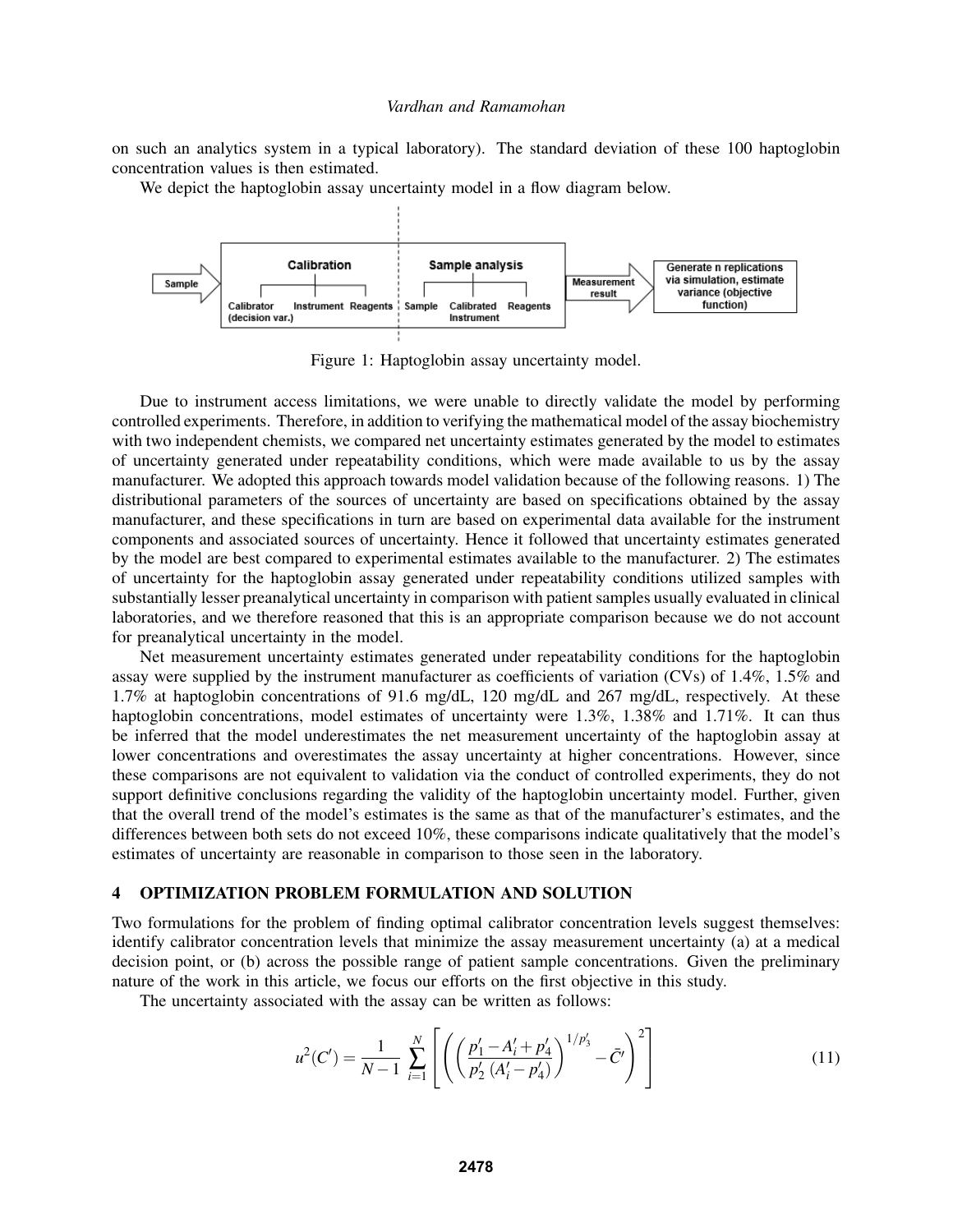The above expression represents the estimated variance of the result of the haptoglobin assay, assuming *N* measurements are taken at a desired patient sample concentration of *C*, which may represent a medical decision point. The  $i^{th}$  ( $i = 1-N$ ) estimated sample concentration  $C_i'$  (we use the primed notation henceforth to indicate that the measurements are subject to uncertainty) is obtained by inputting the measured absorbance  $A'_i$  into the calibration function, also subject to uncertainty from the calibration phase (equation 8).  $\bar{C}'$ represents the mean of the *N* measurements.

Note that the  $p'_i$  ( $i = 1-4$ ) can be considered to be functions of the calibrators  $Ag'_i$  ( $i = 1-6$ ). That is,  $p'_i$  $= g_i(\mathbf{Ag}')$ ,  $i = 1$ -4. Also note that the vector  $\mathbf{Ag}'$  represents the vector of calibrator concentration values  $(Ag_i')$  subject to measurement uncertainty (*i*=1-6).

The objective function for the optimal calibrator selection problem at medical decision points can be stated as follows:

$$
\begin{array}{ll}\n\text{minimize} & u^2(C')\\ \n\text{subject to} \\
A g_i \in I_i^+, \ i = 1 - 6\n\end{array} \tag{12}
$$

We assume that the  $Ag_i$  ( $i = 1-6$ ) will assume a finite set of non-negative values (in the above formulation,  $I_i^+$  represents the finite set of non-negative values that a calibrator  $Ag_i$  can possibly take), and hence the problem in equation 12 becomes a discrete optimization problem. Ranking and selection techniques therefore are a natural choice to identify the optimal Ag, provided the number of possible solutions is not very large. In applying ranking and selection methods to solving the above problem, we have assumed that manufacturers of calibrators have the capability to manufacture only limited sets of calibrators. We apply two methods: the NSGS procedure (Nelson et al. 2001), which we apply when the number of feasible solutions is small (20-25), and the KN procedure (Kim and Nelson 2001), which we apply when the number of feasible solutions is both small (20 systems) and relatively large (100 systems, 400 systems).

We provide a short description of the NSGS and KN procedures for ranking and selection. More detailed descriptions are given in Kim and Nelson (Kim and Nelson 2006).

The NSGS procedure requires that the replications from each system (i.e., a feasible solution - in this case, a set of calibrators) are i.i.d. and follow the Gaussian distribution, and that the replications from each system be independent of those from other systems. This implies that common random numbers cannot be used for these systems. The KN procedure also requires i.i.d. Gaussian replications from each system, but allows common random numbers. Both procedures employ the indifference zone approach the methods guarantee that, given *k* systems, the best system will be selected with a probability  $1 - \alpha$ , given that the difference between the best system and the next best system is at least  $\delta$ . The experimenter is "indifferent" to systems within  $\delta$  of the best system yielding the "indifference zone" nomenclature for this type of algorithm. The values of  $\alpha$  and  $\delta$  can be set by the experimenter. Both approaches involve generating an initial set of replications  $n_0$  for each system, and then based on the values of  $\delta$  and  $\alpha$ , identifies a subset *B* of the original *k* systems that is guaranteed to contain the best system with  $1 - \alpha$ probability. This is the screening stage. Note that the NSGS procedure utilizes Rinott's constant (Wilcox 1984) and the estimated variances for each system during the screening stage. The KN system uses only the variances of the pairwise differences between the replications of each system.

Once the subset *B* is identified, both procedures move on to the ranking and selection stage, and the NSGS and KN procedures diverge in a significant manner in this stage. For each system in *B*, the NSGS procedure calculates the number of additional replications to be generated from the simulation. The mean for each system is updated after these additional replications are generated, and the system with the lowest mean is selected as the best system.

The KN procedure is a fully sequential procedure in the ranking and selection stage. The procedure involves generating an additional replication for each system and updating the subset *B* using the screening criteria until only system is left in *B*. This is the best system as selected using the KN procedure.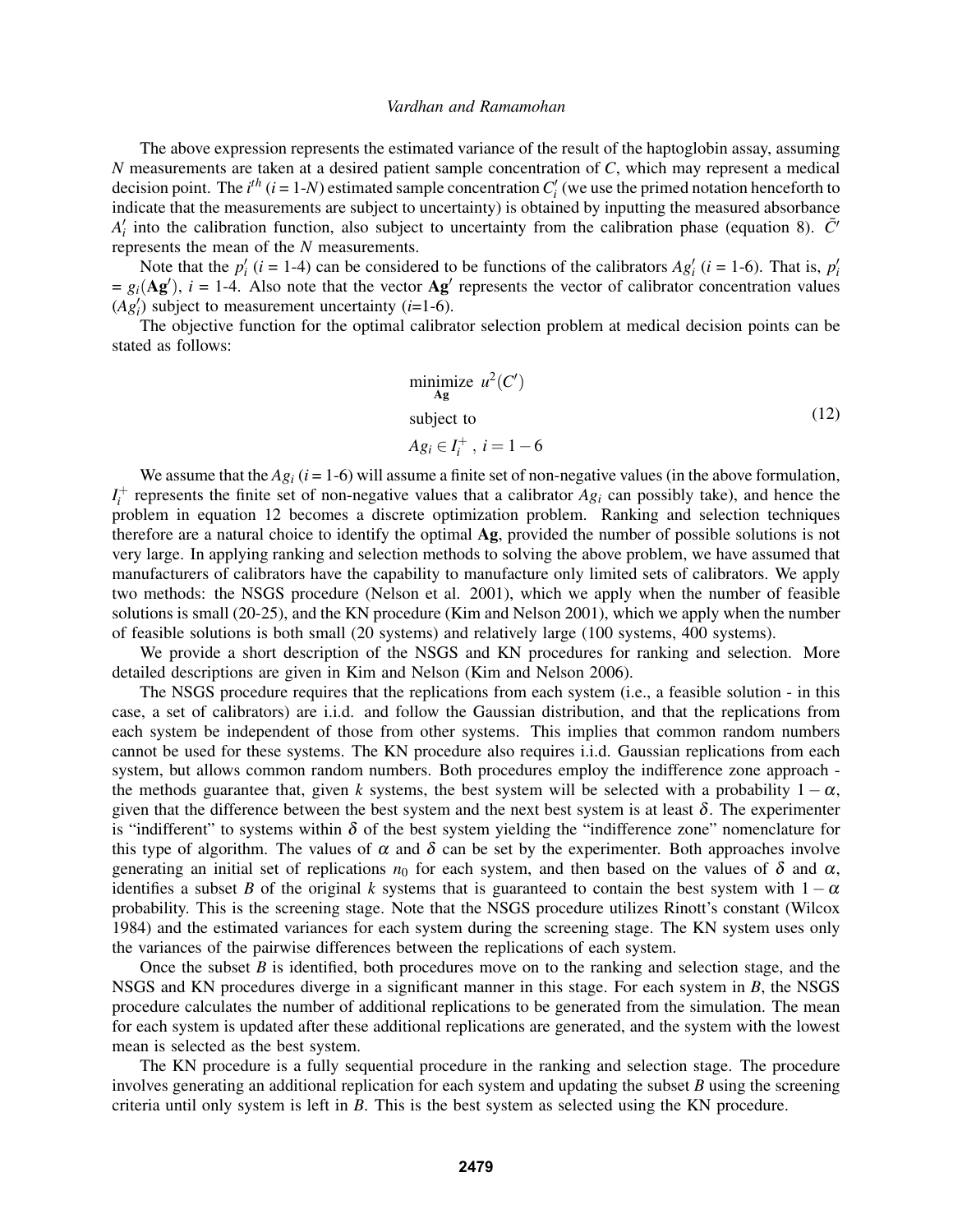Note that even though the NSGS procedure can be applied to a large number of systems - Nelson (Nelson et al. 2001) demonstrates its application for up to 500 systems - we prefer the KN procedure when the number of systems is relatively larger (100, 400, etc.) because its sequential ranking and selection stage makes it computationally less expensive.

We now describe the solution of the above problem when a small number of feasible solutions are available. The current default set of six calibrator concentration levels used by the assay manufacturer are as follows: 0, 32.9, 65.8, 131.5, 263 and 601 mg/dL. The 0 mg/dL calibrator is a water blank, and we assume that it is a fixed value for any feasible set of calibrators - therefore, the number of variables in the problem reduces to five. We demonstrate the use of the NSGS procedure to solve the above optimization problem assuming that the number of feasible solutions is 20. Each of these 20 solutions is generated randomly in the following manner: each calibrator concentration level in an alternative calibrator set is picked randomly from a set of ten values in the neighbourhood of the default value, each of which differ by 1. For instance, these ten alternative values that may substitute for  $Ag_2 = 32.9$  are the set  $\{27.9, 28.9, 29.9, ..., 37.9\}$ . The reference range in humans for haptoglobin concentration values is 30-250 mg/dL, so the medical decision point (patient sample concentration) is chosen to be 250 mg/dL.

29 replications, with each replication being the variance of the haptoglobin assay at a patient sample concentration level of 250 mg/dL, are generated for each of the 20 systems, and then their means and variances are calculated. A normality test (the Anderson-Darling test) was conducted for the replications from these systems, and the replications from each system were found to be normally distributed. A  $\delta$ value of 3 was chosen and the  $\alpha$  value was set at 0.1. Six systems were included in the screening subset *B* after the screening stage, and the number of additional replications required for each system was calculated. Upon generating the additional replications and updating the average of the variances for the systems in *B*, the system with calibrator concentration levels  $\{0, 29.9, 63.8, 134.5, 263, 604\}$  was identified as the best system.

In order to verify that using the best system does indeed yield a reduction in uncertainty over the other feasible systems, we compared the uncertainty estimated for the best system and the "worst" system (the system identified as having the largest uncertainty based on the  $n<sub>0</sub>$  replications generated during the screening stage) by generating 500 replications for each. Based on these 500 replications, the best system yielded a reduction of  $x\%$  in uncertainty when compared to the worst system. Note that we compare the best system to the worst system (and not, for instance, to a "mid-range" system) because each of these systems are equally likely to be picked in the absence of such information.

We then apply the KN procedure to the above scenario (with the same 20 systems), and to scenarios with 100 systems and 400 systems. The set of feasible solutions are generated in manner similar to that for the 20-system scenario with the NSGS procedure. In each case, we use a  $\delta$  value that is based on the average differences between the mean values of the replications from each system. For each scenario, Table 2 lists the values of  $\delta$ , the cardinality of *B* after the screening stage, the calibrator set identified as the best system, and the difference between the best and worst systems estimated based on 500 replications from each system during the verification stage.

| Algorithm, size of |                  |                             | Uncertainty                | % reduction                | $\left\vert B\right\vert$ |  |
|--------------------|------------------|-----------------------------|----------------------------|----------------------------|---------------------------|--|
| solution space     | $\delta$ , $n_0$ | Best System                 | $(95\% \text{ CI})$ , best | from worst                 |                           |  |
|                    |                  |                             | system $(\%)$              | system $(95\% \text{ CI})$ |                           |  |
| <b>NSGS, 20</b>    | 3, 29            | 29.9, 63.8, 134.5, 263, 604 | $1.69(1.64-1.74)$          | $2.91(1.60-4.22)$          | 6                         |  |
| KN, 20             | 3, 29            | 28.9,61.8,128.5,262,602     | $1.65(1.60-1.70)$          | $1.60(0.53-2.67)$          | $\overline{4}$            |  |
| KN, 100            | 1, 100           | 29.9, 62.8, 132.5, 262, 605 | $1.65(1.62-1.68)$          | $2.82(1.54-4.10)$          | 64                        |  |
| KN, 400            | 1.5, 100         | 31.9,63.8,128.5,258,605     | $1.66(1.63-1.69)$          | $2.77(1.75-3.79)$          | 107                       |  |

Table 2: Results of applying NSGS and KN procedures.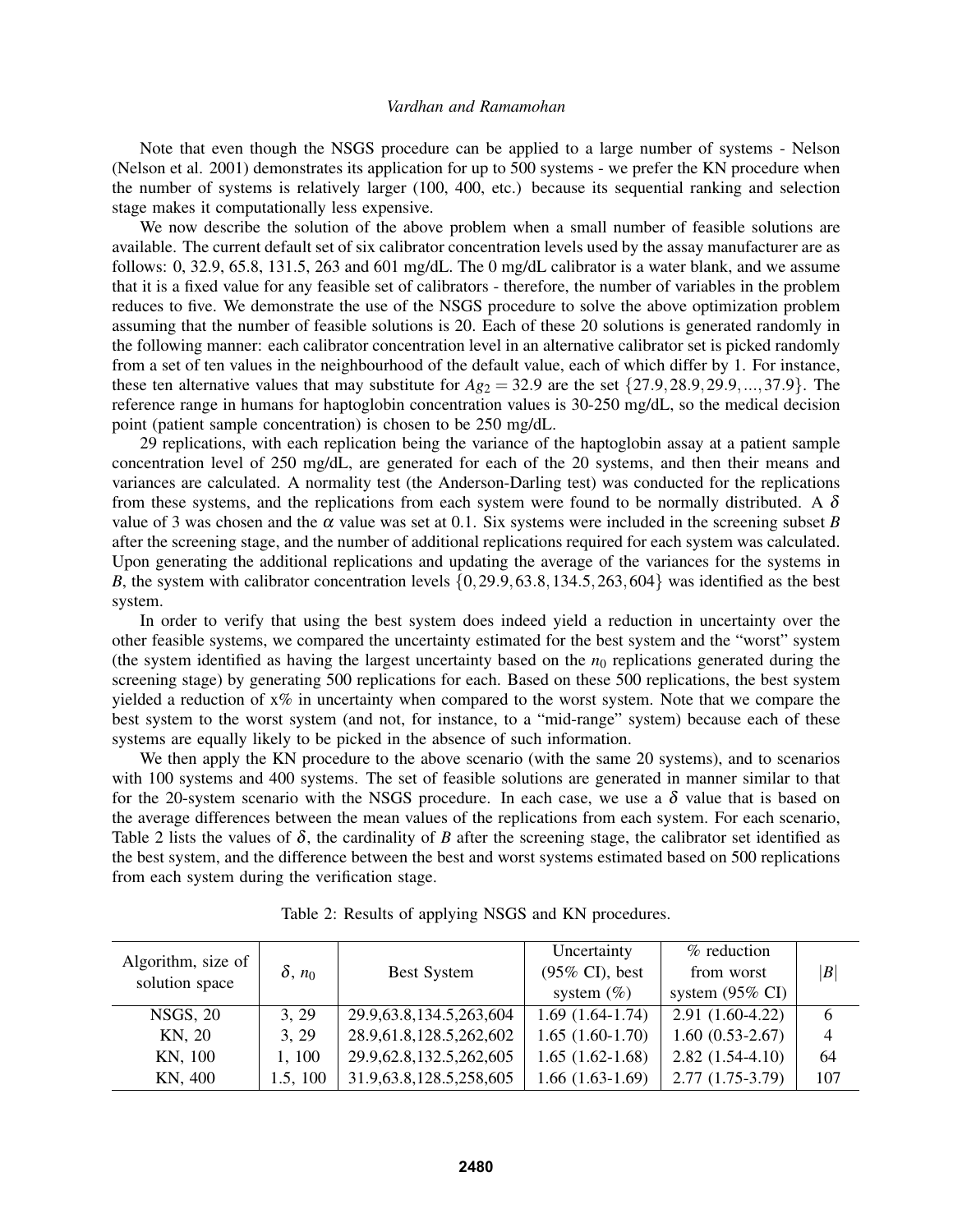The value of  $\delta$  in each scenario is selected after examining mean values for each system generated in the screening stage (from  $n_0$  replications) so that a reasonable number of systems are retained in *B* after the screening stage. This is done to ensure that the manufacturer has multiple "good" systems to choose from in case the optimal system cannot be used due to constraints that cannot be incorporated into the model. However,  $\delta$  is initialized to a minimum value of 1 since we assume it is the least difference between the best and other systems that is worth detecting.

## 5 DISCUSSION AND CONCLUSIONS

We present here a simulation optimization approach to selecting calibrator concentration levels such that the uncertainty of the haptoglobin assay is minimized at medical decision points. This study represents a first step towards exploring the use of simulation optimization methods to optimize bioanalytical assays. Further, given that our search of the literature did not identify any previous work that utilized a simulation optimization approach to optimally select calibrators for a measurement procedure, this study serves as proof of concept for the use of such methods to optimize measurement processes.

From Table 2, the difference between the best and worst systems may not appear to be significant in terms of the reduction in uncertainty at medical decision points. However, the significance of the difference depends on how close the uncertainty with the default set of calibrators already is to the clinically permissible level of uncertainty. Further, we have picked the set of candidate systems at random in the neighborhood of the default set of calibrators to demonstrate the application of our proposed approach, and hence we do not necessarily expect the "best" system to yield a substantial reduction in uncertainty when compared to the default or "worst" set of calibrators. A complete exploration of the solution space will require a continuous formulation of the problem, and application of appropriate (e.g., gradient-based) methods to identify the optimal solution. This is deferred for future work.

Another future avenue of research is the formulation of the problem in terms of minimizing the uncertainty across the range of possible patient sample concentration values instead of focusing only on medical decision points. Weights can be included in the objective function so that minimizing the uncertainty at medical decision points is given the appropriate consideration.

## **REFERENCES**

- Aronsson, T., C.-H. de Verdier, and T. Groth. 1974. "Factors Influencing the Quality of Analytical Methods: A Systems Analysis, with Use of Computer Simulation". *Clinical Chemistry* 20(7):738–748.
- Boer, E., D. Rasch, and E. Hendrix. 2000. "Locally Optimal Designs in Non-linear Regression: A Case Study of the Michaelis-Menten Function". In *Advances in Stochastic Simulation Methods*, edited by V. B. Melas and N. Balakrishnan, 177–188. Berlin, Germany: Springer.
- Borg, L., J. Kristiansen, J. M. Christensen, K. F. Jepsen, and L. K. Poulsen. 2002. "Evaluation of Accuracy and Uncertainty of ELISA Assays for the Determination of Interleukin-4, Interleukin-5, Interferon-γ and Tumor Necrosis Factor-α". *Clinical Chemistry and Laboratory Medicine* 40(5):509–519.
- Buonaccorsi, J. 1986. "Design Considerations for Calibration". *Technometrics* 28(2):149–155.
- Bureau International des Poids et Measures 1993. *Guide to the Expression of Uncertainty in Measurement*. 1st ed. Geneva: Bureau International des Poids et Measures. https://www.iso.org/standard/45315.html. Last accessed: April 12, 2018.
- Burtis, C. A., E. R. Ashwood, and D. E. Bruns. 2012. *Tietz Textbook of Clinical Chemistry and Molecular Diagnostics*. Amsterdam, the Netherlands: Elsevier Health Sciences.
- Clyde, M., and K. Chaloner. 2002. "Constrained Design Strategies for Improving Normal Approximations in Nonlinear Regression Problems". *Journal of Statistical Planning and Inference* 104(1):175–196.
- Forkman, J. 2008. "A Method for Designing Nonlinear Univariate Calibration". *Technometrics* 50(4):479– 486.